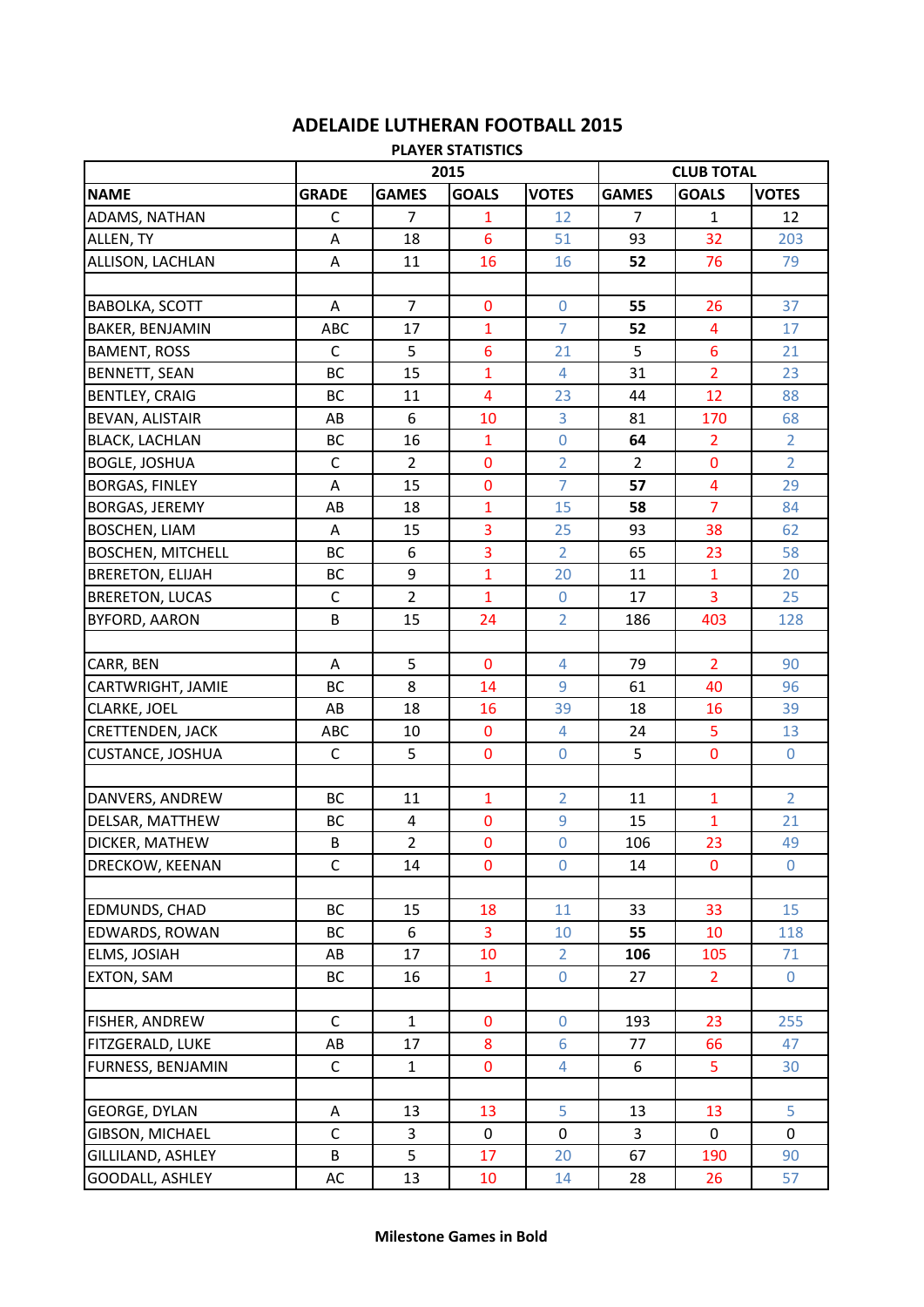| <b>PLAYER STATISTICS</b>   |              |                         |                         |                  |                   |                         |                |  |  |
|----------------------------|--------------|-------------------------|-------------------------|------------------|-------------------|-------------------------|----------------|--|--|
|                            |              |                         | 2015                    |                  | <b>CLUB TOTAL</b> |                         |                |  |  |
| <b>NAME</b>                | <b>GRADE</b> | <b>GAMES</b>            | <b>GOALS</b>            | <b>VOTES</b>     | <b>GAMES</b>      | <b>GOALS</b>            | <b>VOTES</b>   |  |  |
| <b>GOULDING, KANE</b>      | $\mathsf C$  | 3                       | $\mathbf 0$             | 10               | 11                | 4                       | 28             |  |  |
| <b>GOWER, ABRAHAM</b>      | $\mathsf{C}$ | 6                       | $\overline{\mathbf{4}}$ | 3                | $\overline{7}$    | 5                       | 3              |  |  |
| <b>GRAY, MATTHEW</b>       | B            | 14                      | $\mathbf 0$             | 5                | 48                | 3                       | 20             |  |  |
| <b>GRIEVE, DREW</b>        | $\mathsf{C}$ | $\mathbf{1}$            | $\mathbf 0$             | 0                | 31                | 3                       | 12             |  |  |
| <b>GROCKE, KARL</b>        | AB           | 18                      | $\bf{0}$                | 26               | 37                | $\mathbf{1}$            | 60             |  |  |
|                            |              |                         |                         |                  |                   |                         |                |  |  |
| HARPER, BRAD               | BC           | 7                       | $\overline{2}$          | 15               | 167               | 162                     | 247            |  |  |
| HARRIS, NICHOLAS           | A            | $\mathbf{1}$            | $\bf{0}$                | $\mathbf 0$      | $\mathbf{1}$      | $\bf{0}$                | $\mathbf 0$    |  |  |
| HAUSER, MICHAEL            | $\mathsf{C}$ | $\overline{2}$          | $\overline{2}$          | $\boldsymbol{0}$ | $\overline{2}$    | $\overline{2}$          | $\mathbf 0$    |  |  |
| <b>HEATH, THOMAS</b>       | BC           | $\overline{7}$          | $\bf{0}$                | $\mathbf{1}$     | 13                | $\mathbf 0$             | $\overline{2}$ |  |  |
| HENTY-SMITH, JOSHUA        | <b>BC</b>    | 15                      | 19                      | $\overline{2}$   | 50                | 55                      | 33             |  |  |
| <b>HOCKING, DAVID</b>      | BC           | 5                       | 3                       | 17               | 45                | 51                      | 103            |  |  |
| <b>HOKLAS, CALEB</b>       | B            | 13                      | 19                      | 30               | 94                | 159                     | 130            |  |  |
|                            |              |                         |                         |                  |                   |                         |                |  |  |
| <b>JENKE, TREVOR</b>       | B            | 18                      | 8                       | 37               | 175               | 88                      | 316            |  |  |
| JERICHO, WARREN (KYM)      | Α            | 15                      | $\overline{3}$          | 17               | 182               | 108                     | 211            |  |  |
|                            |              |                         |                         |                  |                   |                         |                |  |  |
| KAESLER, MARTIN            | $\mathsf{C}$ | $\mathbf{1}$            | $\bf{0}$                | $\mathbf 0$      | 43                | 5                       | 8              |  |  |
| KAESLER-SMITH, PAUL        | <b>BC</b>    | 13                      | 1                       | $\overline{4}$   | 24                | $\overline{1}$          | $\overline{4}$ |  |  |
| <b>KIRK, JOEL</b>          | Α            | 14                      | 6                       | 13               | 14                | $6\phantom{1}6$         | 13             |  |  |
| <b>KLEIN, LINDSAY</b>      | <b>BC</b>    | 8                       | $\mathbf 0$             | 8                | 94                | $\mathbf 0$             | 53             |  |  |
| <b>KOENIG, CHRISTOPHER</b> | Α            | 12                      | $6\phantom{1}6$         | 15               | 114               | 55                      | 178            |  |  |
| <b>KRIEWALDT, NICK</b>     | BC           | 12                      | $\overline{2}$          | $6\phantom{a}$   | 338               | 315                     | 538            |  |  |
|                            |              |                         |                         |                  |                   |                         |                |  |  |
| LANE, BRODIE               | C            | $\mathbf{1}$            | $\bf{0}$                | 0                | 126               | 36                      | 133            |  |  |
| LANE, NICK                 | <b>BC</b>    | 12                      | 1                       | 16               | 38                | 13                      | 48             |  |  |
| LANG, BRANT                | AB           | 5                       | 0                       | $\boldsymbol{0}$ | 26                | $\overline{\mathbf{4}}$ | 19             |  |  |
| LEGG, EVAN                 | $\mathsf C$  | $\overline{\mathbf{4}}$ | $\mathbf{1}$            | $\overline{7}$   | 4                 | $\mathbf{1}$            | $\overline{7}$ |  |  |
| LEONARD, MARK              | $\mathsf C$  | 4                       | $\overline{2}$          | 4                | 16                | 16                      | 28             |  |  |
| LEWIS, RICHARD             | BC           | 12                      | 3                       | $\mathbf{1}$     | 24                | 5                       | 3              |  |  |
| LICCIONE, JOSEPH           | $\mathsf{C}$ | 10                      | $\bf{0}$                | $\overline{0}$   | 24                | $\mathbf 0$             | $\overline{4}$ |  |  |
| LUDWIG, DWAYNE             | AB           | 16                      | 8                       | 46               | 16                | 8                       | 46             |  |  |
|                            |              |                         |                         |                  |                   |                         |                |  |  |
| MACLEOD, CAMERON           | AB           | 19                      | $\overline{4}$          | 29               | 38                | $\overline{4}$          | 43             |  |  |
| MATTHEWS, JACOB            | C            | 4                       | $\overline{2}$          | 8                | 48                | 41                      | 56             |  |  |
| MAVROGIORGIS, VASILIOS     | $\mathsf C$  | 11                      | 3                       | $\mathbf 0$      | 57                | 18                      | 25             |  |  |
| MCFARLANE, MARK            | A            | 17                      | 3                       | 31               | 195               | 71                      | 394            |  |  |
| MCLAUGHLAN, MATTHEW        | B            | $\overline{7}$          | $\mathbf{1}$            | 8                | 33                | 9                       | 40             |  |  |
| MENZ, DAVID                | BC           | 18                      | 12                      | 3                | 161               | 190                     | 85             |  |  |
| MENZ, MICHAEL              | C            | $\mathbf{1}$            | 4                       | 5                | 69                | 63                      | 45             |  |  |
| MIEGEL, ADEN               | BC           | $\overline{7}$          | 9                       | 29               | 194               | 90                      | 186            |  |  |
| MIEGEL, ROWAN              | $\mathsf C$  | $\overline{2}$          | $\overline{2}$          | 6                | 89                | 233                     | 200            |  |  |
| MILLIGAN, DARREN           | B            | 13                      | $\mathbf 0$             | $\overline{7}$   | 197               | 12                      | 159            |  |  |
| MODRA, NICHOLAS            | BC           | 16                      | $\pmb{0}$               | 5                | 16                | $\bf{0}$                | 5              |  |  |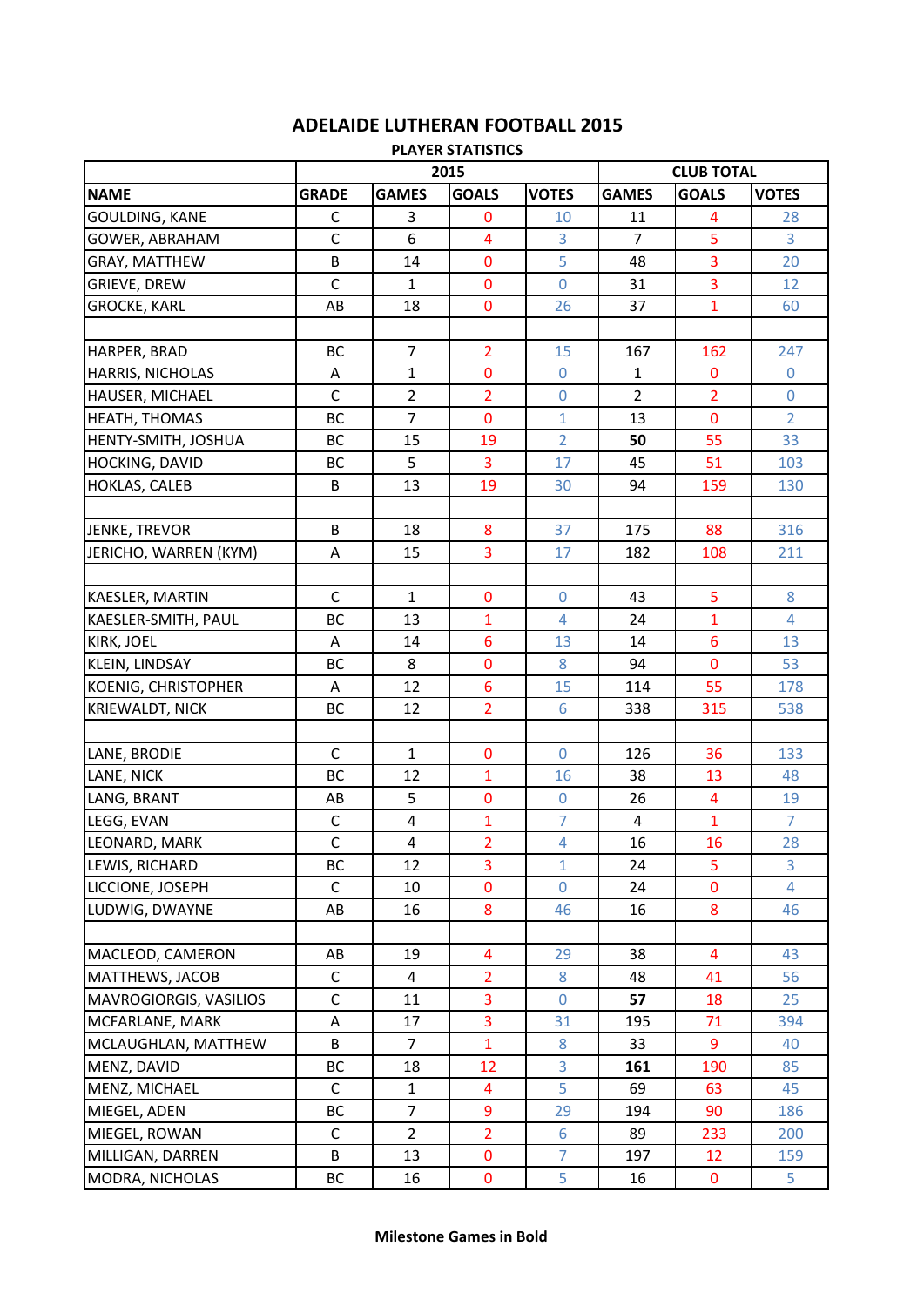|                       |              |                | <b>PLAYER STATISTICS</b> |                  |                |                   |                |  |  |
|-----------------------|--------------|----------------|--------------------------|------------------|----------------|-------------------|----------------|--|--|
|                       |              | 2015           |                          |                  |                | <b>CLUB TOTAL</b> |                |  |  |
| <b>NAME</b>           | <b>GRADE</b> | <b>GAMES</b>   | <b>GOALS</b>             | <b>VOTES</b>     | <b>GAMES</b>   | <b>GOALS</b>      | <b>VOTES</b>   |  |  |
| MOLINEUX, LUKE        | B            | $\mathbf{1}$   | 0                        | $\overline{0}$   | 19             | 3                 | 26             |  |  |
| MOOS, DANIEL          | AB           | 11             | 0                        | 3                | 28             | $\mathbf{1}$      | 10             |  |  |
|                       |              |                |                          |                  |                |                   |                |  |  |
| NELSON, ISAAC         | ABC          | 17             | 4                        | 6                | 17             | $\overline{4}$    | 6              |  |  |
| <b>NOLL, BEN</b>      | Α            | 4              | $\bf{0}$                 | 10               | 193            | 130               | 155            |  |  |
|                       |              |                |                          |                  |                |                   |                |  |  |
| OBST, JUSTIN          | $\mathsf{C}$ | 15             | $\overline{2}$           | $\overline{2}$   | 64             | 10                | $\overline{7}$ |  |  |
| <b>OBST, TYRONE</b>   | $\mathsf C$  | 1              | $\mathbf{1}$             | $\mathbf{0}$     | 1              | 1                 | $\mathbf{0}$   |  |  |
| ONDEYO, SAMUEL        | $\mathsf{C}$ | $\overline{2}$ | $\bf{0}$                 | $\mathbf 0$      | 23             | 5                 | 14             |  |  |
|                       |              |                |                          |                  |                |                   |                |  |  |
| PEARCE, ALISTAIR      | C            | $\mathbf{1}$   | $\bf{0}$                 | $\overline{2}$   | 16             | 13                | 36             |  |  |
| PHELAN, SAMUEL        | $\mathsf{C}$ | 8              | $\overline{2}$           | $\overline{0}$   | 8              | $\overline{2}$    | 0              |  |  |
| PYE, DANIEL           | $\mathsf C$  | 1              | 0                        | $\mathbf 0$      | 1              | 0                 | 0              |  |  |
|                       |              |                |                          |                  |                |                   |                |  |  |
| REDHEAD, ZANDER       | ABC          | 13             | 5                        | 15               | 13             | 5                 | 15             |  |  |
| RICHARDSON, MARK      | AB           | 13             | $\mathbf 0$              | 24               | 204            | 16                | 301            |  |  |
| RICHTER, CARL         | BC           | 10             | 3                        | 15               | 68             | 10                | 91             |  |  |
| RICHTER, LACHLAN      | AB           | 9              | $\mathbf{1}$             | 7                | 82             | 30                | 75             |  |  |
| RIDLEY, JASON         | Α            | 13             | 6                        | 6                | 132            | 101               | 144            |  |  |
| ROBERTS, ANDREW       | BC           | 9              | 3                        | $\overline{4}$   | 27             | $\overline{7}$    | 9              |  |  |
| ROSENZWEIG, ARLEN     | $\mathsf C$  | $\overline{7}$ | $\overline{2}$           | $\boldsymbol{0}$ | 42             | 8                 | 25             |  |  |
| ROSENZWEIG, CALLUM    | $\mathsf{C}$ | 12             | $\overline{0}$           | $\overline{0}$   | 35             | $\mathbf 0$       | 3              |  |  |
|                       |              |                |                          |                  |                |                   |                |  |  |
| SCHARNBERG, HAYDEN    | <b>BC</b>    | 16             | $\bf{0}$                 | $\overline{7}$   | 44             | 8                 | 22             |  |  |
| <b>SCHEER, JORDAN</b> | BC           | 12             | $\mathbf{1}$             | 15               | 13             | $\mathbf{1}$      | 15             |  |  |
| SCHOLEFIELD, CHRIS    | A            | 18             | 29                       | 53               | 64             | 101               | 143            |  |  |
| <b>SCOTT, ANDREW</b>  | Α            | 18             | 4                        | 23               | 55             | 19                | 81             |  |  |
| SEMMLER, JARED        | $\mathsf C$  | $\mathbf{1}$   | $\bf{0}$                 | $\mathbf 0$      | 182            | 47                | 268            |  |  |
| SIMPSON, NATHANIEL    | $\mathsf C$  | 11             | $\bf{0}$                 | 0                | 11             | $\mathbf{0}$      | $\pmb{0}$      |  |  |
| SMITH, BRYCE          | A            | 17             | 8                        | $\mathbf{1}$     | 54             | 11                | $\overline{7}$ |  |  |
| STEELE, STUART        | $\mathsf{C}$ | $\overline{2}$ | $\mathbf{1}$             | 6                | $\overline{2}$ | $\mathbf{1}$      | 6              |  |  |
|                       |              |                |                          |                  |                |                   |                |  |  |
| TARCA, SAMUEL         | C            | 1              | $\bf{0}$                 | 6                | 68             | 34                | 70             |  |  |
| THEILE, MARC          | $\mathsf{C}$ | 8              | $\mathbf{1}$             | $\mathbf{1}$     | 11             | $\mathbf{1}$      | $\mathbf{1}$   |  |  |
| THORLEY, PETER        | ВC           | 8              | $\pmb{0}$                | 3                | 11             | $\pmb{0}$         | 3              |  |  |
| THORPE, LUKE          | A            | 1              | $\bf{0}$                 | 0                | 16             | $\bf{0}$          | 17             |  |  |
| TREWARTHA, LUKE       | $\mathsf{C}$ | 3              | 0                        | $\mathbf 0$      | 35             | 10                | 5              |  |  |
| <b>TSCHARKE, BEN</b>  | ВC           | 13             | 0                        | 23               | 25             | 0                 | 35             |  |  |
| TUNNY, ALEXANDER      | $\mathsf{C}$ | $\mathbf{1}$   | $\mathbf 0$              | $\mathbf{1}$     | $\mathbf{1}$   | $\mathbf 0$       | $\mathbf{1}$   |  |  |
|                       |              |                |                          |                  |                |                   |                |  |  |
| VANDERWAL, ISAAC      | ВC           | 12             | $\pmb{0}$                | 10               | 32             | $\mathbf{1}$      | 18             |  |  |

VERNER, MATTHEW C 10 0 0 15 0 0

WALKER, ANTHONY | C | 14 | 1 | 1 | 71 | 13 | 37